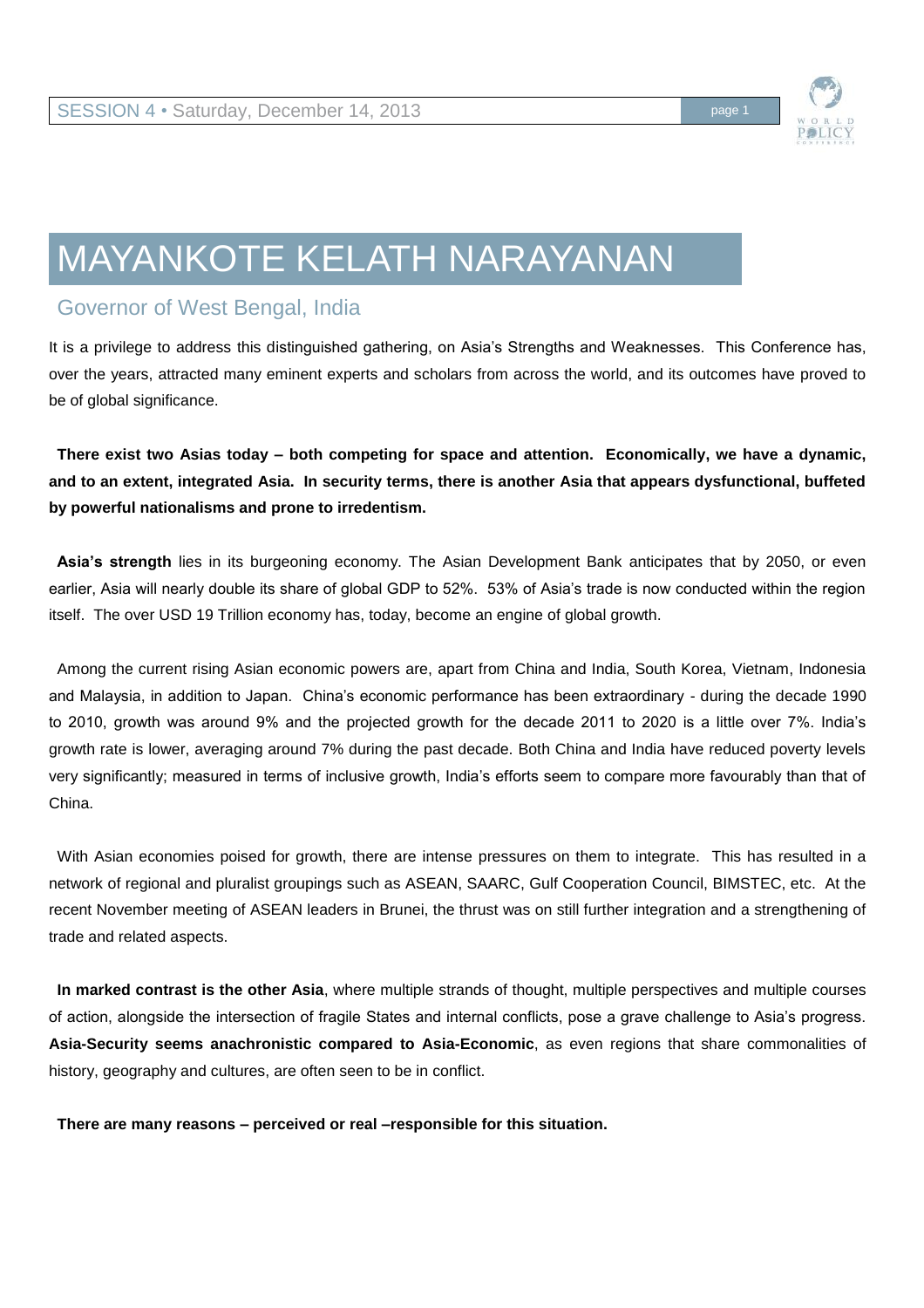

> For one, Asia has several territorial disputes. The longstanding border dispute between India and China is one.

> For another, there are many undetermined and contested claims regarding the sea. The most serious of these at present are those spurred by China's ever widening maritime claims in the South China and East China sea – extending more than 1000 kms off its Southern Coast. The latest is China's designation of its Air Defence Identification Zone in the East China Sea, indicating that **China wants to change the status quo in the region to its advantage.** 

> For a third, China's assertion of its right to it 'historic waters' (confined within the nine dash lines of the Chinese claim line); China's insistence that its self-defined "core interests" be acknowledged by other powers in the region and outside it; and also their implicit acceptance of China's position as the pre-eminent power in this part of the world, all reflect China's determination to substantially expand its strategic space.

## **Additionally, Asia today confronts other difficult strategic and security issues:**

> **Fundamentalist, extremist and radical ideas and beliefs** are gaining ground faster in Asia than anywhere else. Across Asia, there has been a resurgence of new radical outfits leading to religious extremism. This is the cause of a great deal of turmoil in West, South and South East Asia.

> **The risk of an arms race in the Middle East has gone up exponentially of late**, following an intensification of sectarian conflicts among disparate Islamist forces. Saudi Arabia today feels threatened and vulnerable, following the latest turn of events in Egypt, Syria, Iran and Iraq.

> Afghanistan, Pakistan, and Bangladesh, apart from West Asian nations like Egypt, Syria and Tunisia and the Gulf kingdoms, **are all wrestling with the problem of containing hard line Islamist groups.** Opposing forces are seeking asymmetrical support from Hizbullah or Al-Quaeda, depending on their predilections.

> Syria is perhaps an extreme case, with an alphabetic soup of elements – from the crumbling 'Free Syrian Army' and Islamic State of Iraq and al-Shams to Jabhat al-Nusra, and Ahrar al-Sham, to Zehran Alloush's Army of Islam – all battling for control. **The spectre of Iran and a violent Sunni-Shia conflict hovers in the background.** 

> **Asymmetric warfare and terrorism constitute a grave threat across all of Asia**. In both Afghanistan and Pakistan, a combination of State weakness and the presence of myriad terrorist groups make the situation highly problematical – further compounded by Pakistan's employment of terror groups as a strategic instrumentality to keep India off balance. Also unsettling is Pakistan's newly revealed Army Doctrine which stipulates "disproportionate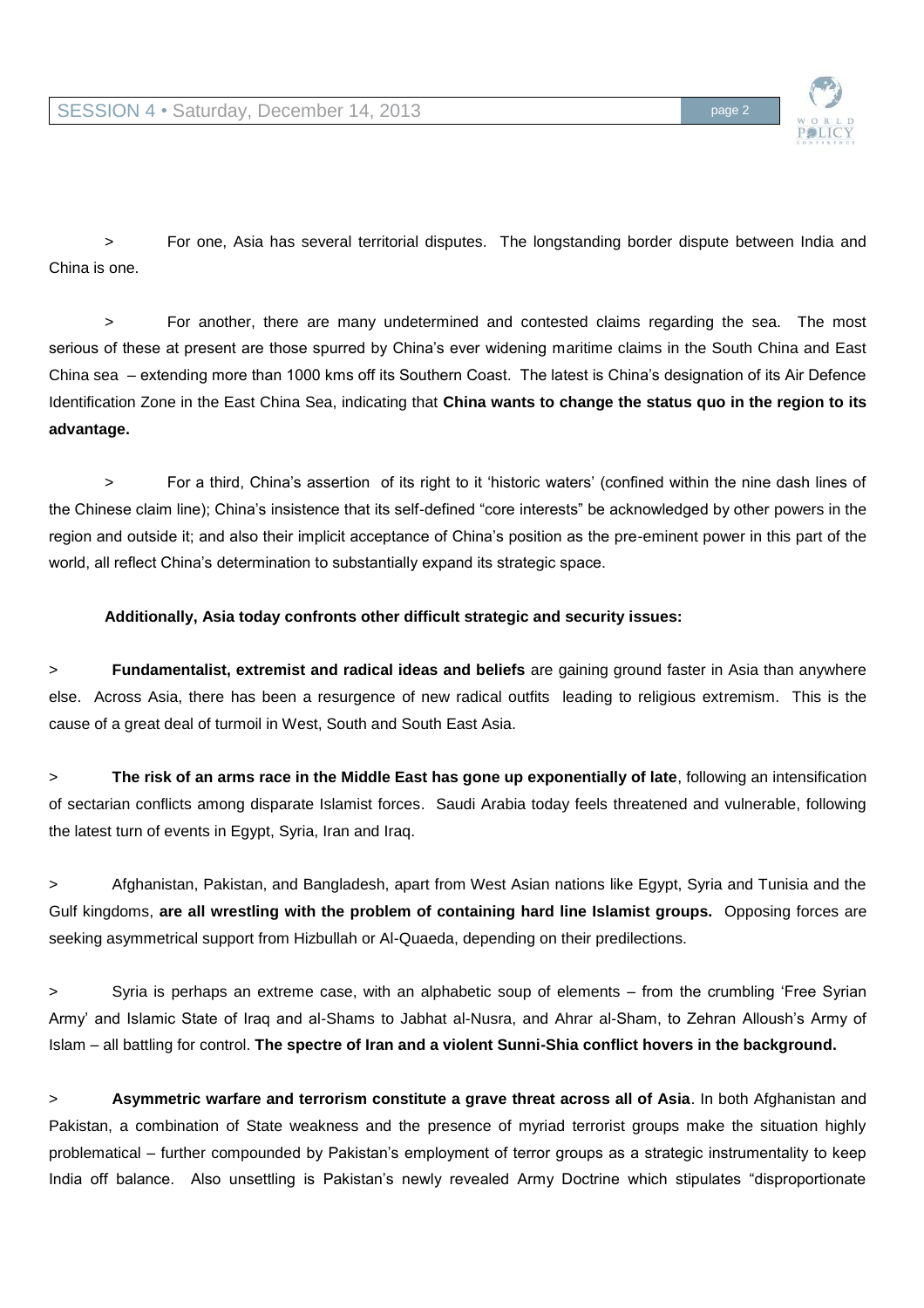

responses" in future wars with India – **a euphemism for resorting to nuclear weapons to insulate the country from the consequences of pursuing high risk strategies like backing jihadist elements.**

> This apart, **highly unsettled conditions prevail in many parts of South, South East Asia and East Asia.** New patterns of conflict are also emerging. Myanmar, Indonesia and Sri Lanka, are caught in a new cycle of strife involving religion, ethnicity and politics, often featuring a growing conflict between Buddhism and Islam. The colour of Thailand's revolution is unclear, but the degree of turmoil is evident. The Maldives faces an uncertain future with strong possibilities of consolidation of Islamist forces there. Nepal faces a Constitutional gridlock, apart from other problems. Sri Lanka confronts both a political as well as an ethnic crisis. **China-Japan differences have exacerbated and a more determined Japan under Prime Minister Shinzo Abe seems unlikely to give in to China's aggressive postures.** 

India is among the more stable nations in the Asian region. It does not face any existential threat, and is able to manage its internal problems. Apart from the conflict with Pakistan and the border dispute with China, India has no serious issues with any of the countries in Asia.

**Asian security is also impacted by two other aspects – the Maritime and Nuclear.** Sea lanes of communication are critically important for Asian nations today, since as much as 80-90% of all goods transported to and from Asia are by sea. Deep sea bed mining has recently emerged as a strategic issue, and mining of sulphide deposits has become a new point of conflict. While there is a degree of cooperation among Asian countries in dealing with threats to sea lanes of communication, including piracy, **Asian nations have become conscious of the strategic potential of the Oceans**, and are suitably positioning themselves by building their Blue Water capabilities. India and China, in particular, are intent on expanding their Navies, and both are in a race to enlarge the size of their surface and submarine fleets. The risk of unintended consequences is, hence, considerable.

In the contested geopolitics of Asia, marked by enduring rivalries, politically unstable regimes, and concerns of conventional military inferiority, **the presence of many nuclear States adds another dimension to prevailing securing concerns. Some States do not have a well defined nuclear doctrine or effective safety procedures; some like Pakistan are enlarging the scope for use of nuclear weapons and experimenting with tactical nuclear missiles** (Pakistan announced not too long ago about the existence of its Hatf-9 Nasr, short range surface to surface missile with an Operational range of 60 kms, capable of carrying a nuclear warhead) **signifying a shift in strategy and raising the possibility of predelegation of nuclear weapons to Battle Field Commanders in case of a conflict.** N. Korea cannot be underestimated having tested its third nuclear device in February this year. **The latest turn to nuclear events is the possibility of Saudi Arabia intensifying its efforts to acquire nuclear weapons in the wake of the recent Iran nuclear deal.**